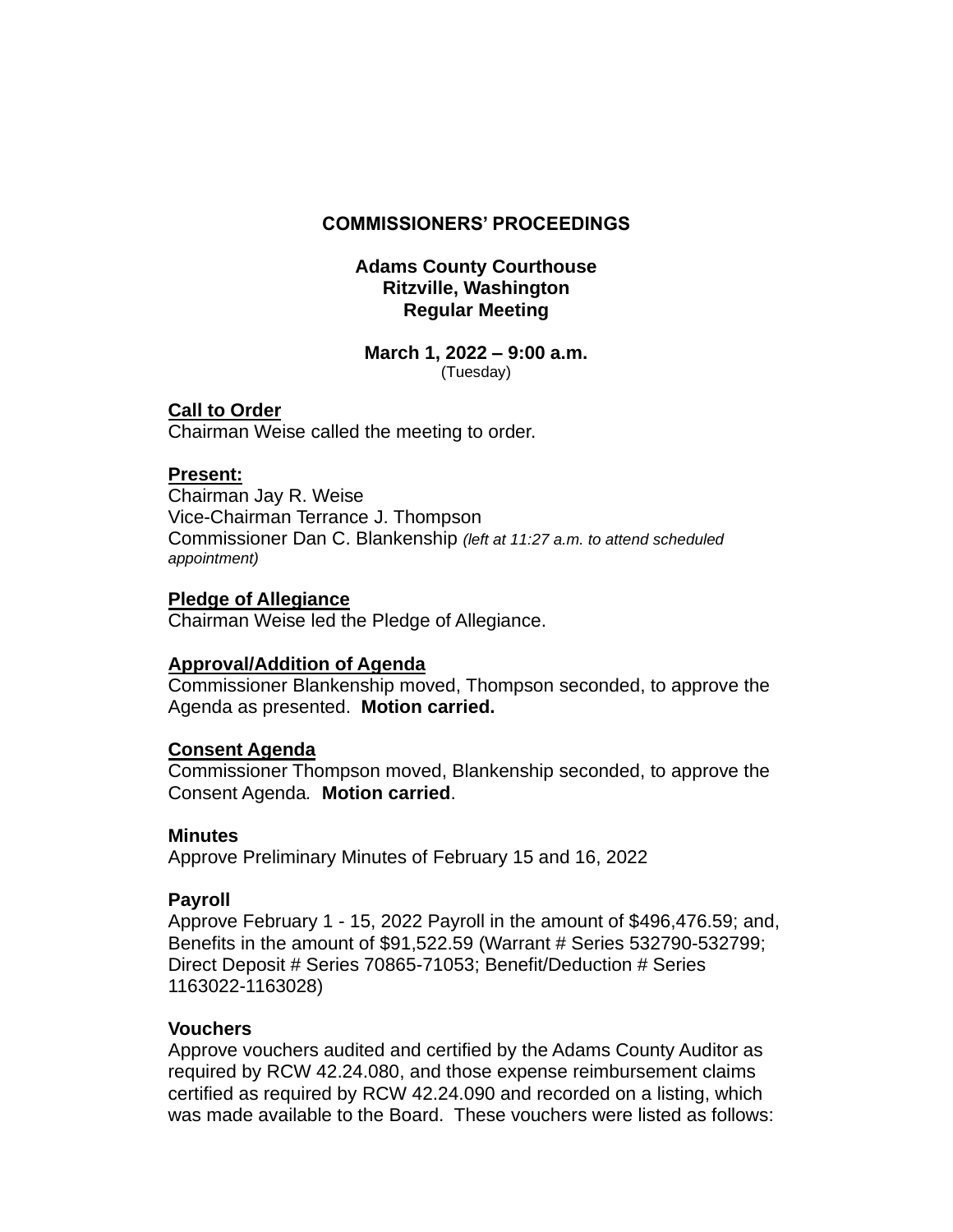| <b>Fund Control Number</b> | Amount       |
|----------------------------|--------------|
| $22 - 0482 - 22 - 0524$    | \$53,659.97  |
| 22-0525                    | 673.50<br>\$ |
| $22 - 0526 - 22 - 0529$    | \$1,040.17   |
| 227                        | \$1,121.35   |
| $228 - 232$                | \$3,946.08   |
| $233 - 235$                | \$37,119.01  |
| $236 - 246$                | \$13,706.63  |
| <b>TOTAL</b>               | \$111,266.71 |
|                            |              |

**Agreement Booker Road Overlay #2 Project Public Works** Approval of Local Agency Agreement Supplement No. 1 between Washington State Department of Transportation and Adams County; and, Revised Local Agency Federal Aid Project Prospectus between Washington State Department of Transportation and Adams County to request 100% reimbursement for construction funding for Booker Road Overlay #2 Project, CRP-195, Federal Aid Project Number STPR-A013(21). *(CP02/23/2022)*

Easement **Gary E. and Leslie N. Kelly** Public Works Approval to grant an Easement from Adams County to Gary E. and Leslie N. Kelly for an existing private utility located in the vacated alley north of the Adams County Public Works Building*. (CP02/23/2022)*

# **County Inventory**

The Board certified, pursuant to RW 36.32.210, the Adams County Fixed Asset and Departmental Inventory for the year ending December 31, 2021.

# **Official County Newspaper**

Approval to request the *Ritzville Adams County Journal*, pursuant to RCW 36.72.075, serve as the official county newspaper from July 1, 2022 through June 30, 2023 and to request pricing information.

# **Resolution No. R-006-2022 Adams County Farm Lease Public Works**

Approval of Resolution No. R-006-2022 In the Matter of Soliciting Bids from Interested Persons to Fulfill the Terms of a Farm Lease. Bid opening will be held Tuesday, March 15, 2022 at 1:30 p.m. in Room 202 of the Adams County Courthouse, Ritzville.

#### **Permanent Minutes Signed**

February 8 and 9, 2022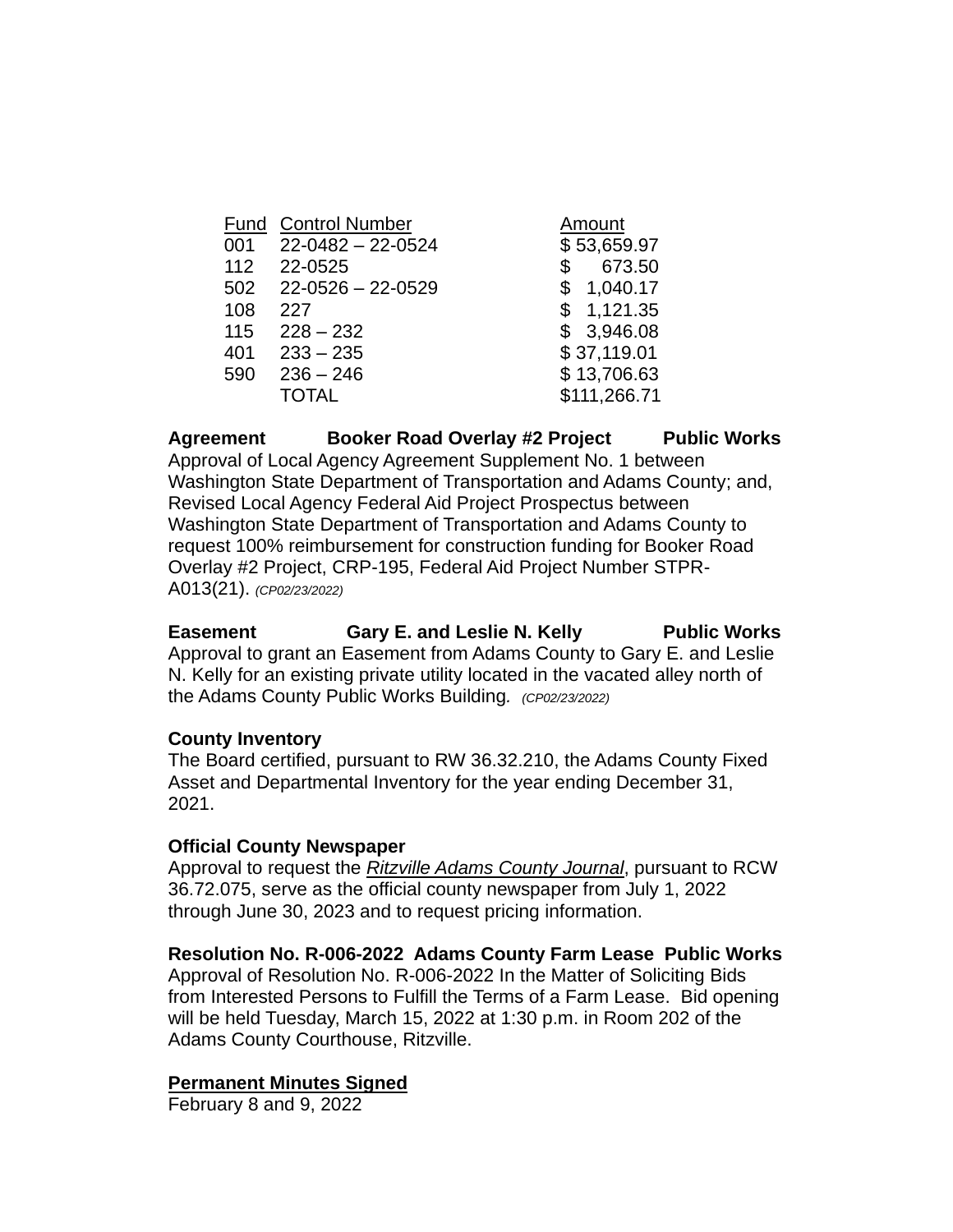# **Correspondence**

Washington State Liquor and Cannabis Board re: Cougar Mountain Greens (License #417064 temporarily discontinued)

Megan Shepard, Lind, Washington 99341

# **Board Updates**

Commissioner Thompson reported he attended the LEOFF Board meeting. Commissioner Blankenship reported he attended the Adams County Development Council meeting; and, provided a review of topics discussed during the Legislative Steering Committee (LSC) meeting he attended.

**Mental Health/Developmental Disabilities/Veteran's Relief Levies** The Board provided **consensus authorization to approve the following levy distributions:**

| #104 Mental Health                | \$59,778.00 |
|-----------------------------------|-------------|
| <b>Developmental Disabilities</b> | \$6,642.00  |
| #107 Veteran's Relief             | \$29,888.76 |

The Clerk was directed to notify Assessor Rodriguez, in writing, of levy distributions amounts.

# **Board Discussion/Decision Items**

**Department Update Amalia Perez Human Resources** Human Resource Manager Perez reported on the progress of employee identification cards; masking requirements, Family Medical Leave Act (FMLA); and, upcoming negotiations preparation.

# **Other Business**

The quarterly jail inspection was cancelled by Jail Administrator Williams.

# **Executive Session – None**

**Recess @ 11:27 a.m. Reconvene @ 1:00 p.m.**

# **Fireworks**

It being the time and place set for the public hearing on the proposed ordinance amending Chapter 8.12 of the Adams County Code regarding fireworks, provisions for the discharge, and sale of fireworks, Chairman Weise called the public hearing to order at 1:30 p.m.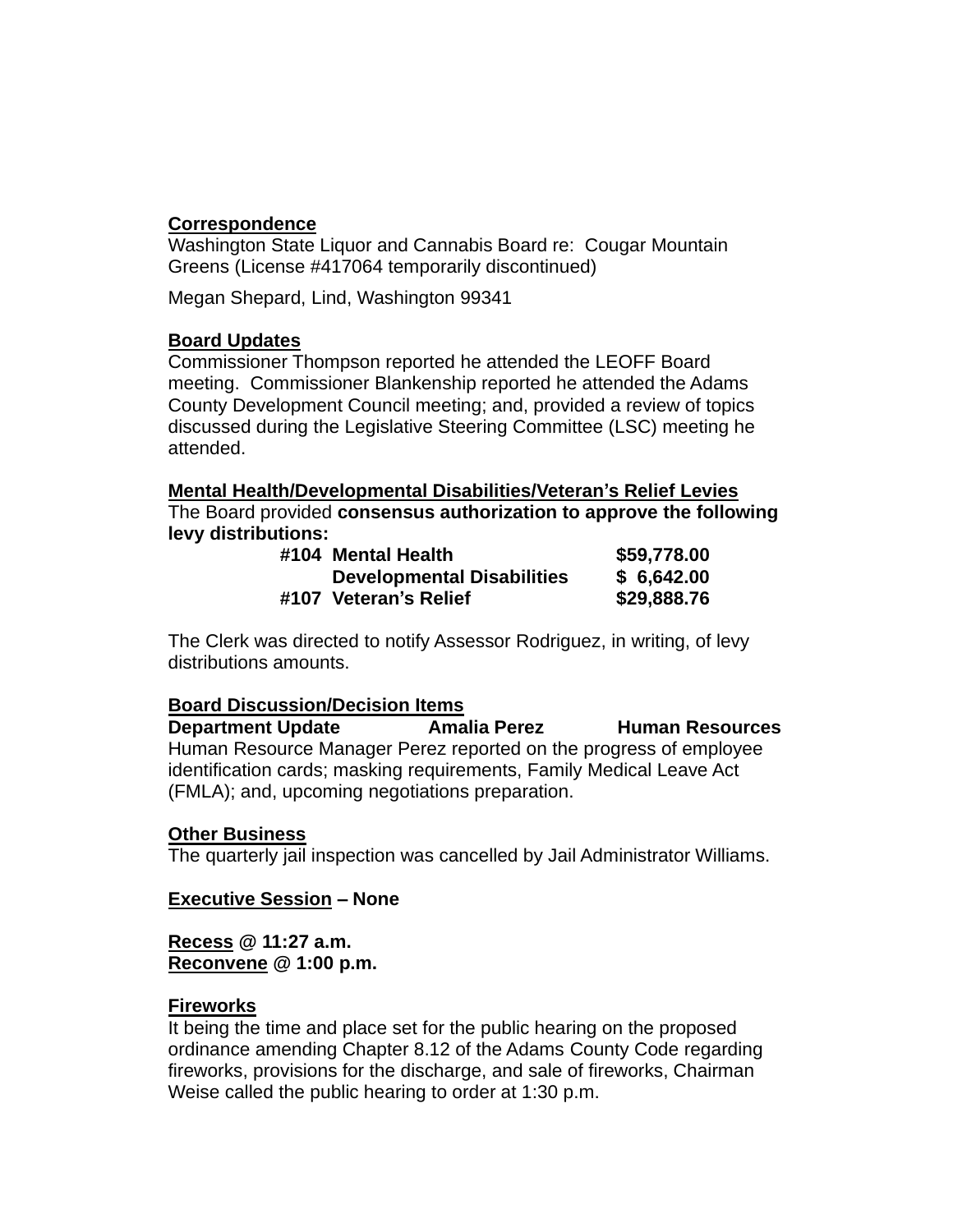Commissioner Weise made introductions and reviewed the public hearing process. There was no staff report presented.

Reporter Rod Larse, *Ritzville Adams County Journal*, was present.

No public comment, oral or written, was received.

Hearing no additional comments, Chairman Weise closed the public hearing at 1:37 p.m.

Commissioner Weise moved, Thompson seconded, to the table the matter for further consideration. **Motion carried**.

#### **Correspondence Sent**

Veronica Rodriguez, Adams County Assessor re: Mental Health/Veteran's Relief Levies

#### **Adjournment @ 1:39 p.m.**

Submitted: s/Patricia J. Phillips, CMC Clerk of the Board

Edited and Approved:

BOARD OF COUNTY COMMISSIONERS ADAMS COUNTY, WASHINGTON s/Jay R. Weise, Chairman s/Terrance J. Thompson, Vice-Chairman s/Dan C. Blankenship, Commissioner

#### **RESOLUTION NO. R-006-2022**

**NOTICE TO INTERESTED PERSONS Adams County Department of Public Works Ritzville, Washington**

**Adams County** is soliciting bids from interested persons to fulfill the terms of a **FARM LEASE**. Bidders shall complete and submit bid documents by 1:30 p.m., Tuesday, March 15, 2022 in a sealed envelope to: